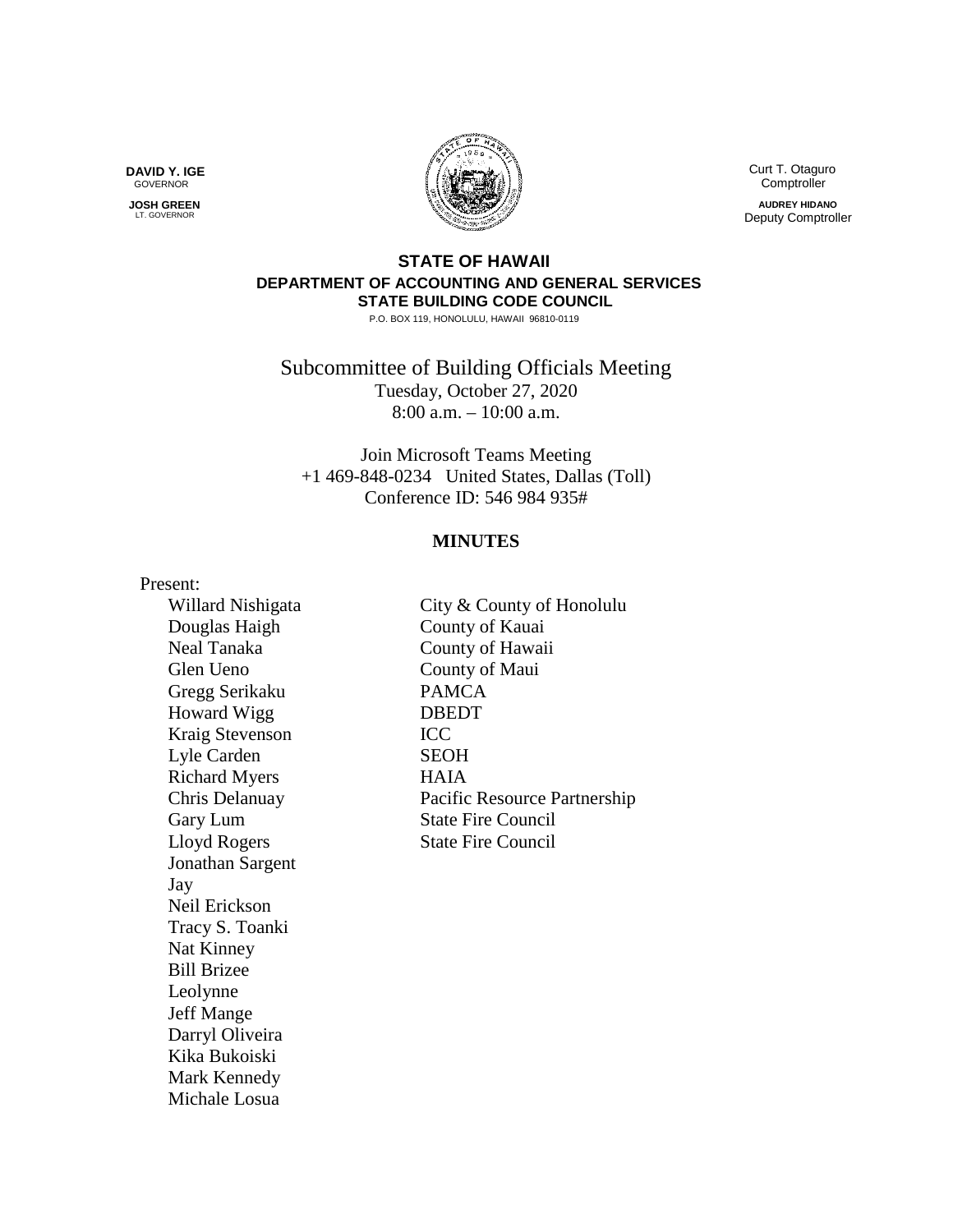Francis Degracia Mike Yadao Pane Meatoga

- 1. Call to order.
- 2. Introductions and public comments.

Chris Delanuay of Pacific Resource Partnership – discussed FBH and proposed amendments

Nat Kinney – discuss FBH

Kika Bukoiski –requested copy of proposed amendments

Darryl Oliveira – supported FBH issues being discuss in an investigative committee

Gregg Seikaku – has questions on the IRC amendments. To send a follow-up email.

- 3. Review and approval of minutes for October 19, 20209, meeting. Approved
- 4. Discussion of proposed amendments to the Hawaii State Residential Code (link to document https://www.dropbox.com/s/vgt19rr06gm1eav/2018%20IRC%20SEAOH%20Propos ed%20Structural%20Amendments%20081920\_RMLC.docx?dl=0). Voting to forward amendments to the State Building Code Council may follow this discussion.
	- Discussed PRP proposed amendments for Chapter 17. Proposed changes not unanimously approved by the Building Officials.
	- Lyle Carden reviewed amendments and the following changes were approved:
		- o Item 25 Complete load path and uplift ties Lyle to review potential added details for field gluing.
		- o Items 41-47 Shall be covered by the International Existing Building Code.
		- o Section 3113 PRP presented their proposed amendment to delete this section. If not deleted expand definition of manufactured housing. Proposed changes not unanimously approved by the Building Officials.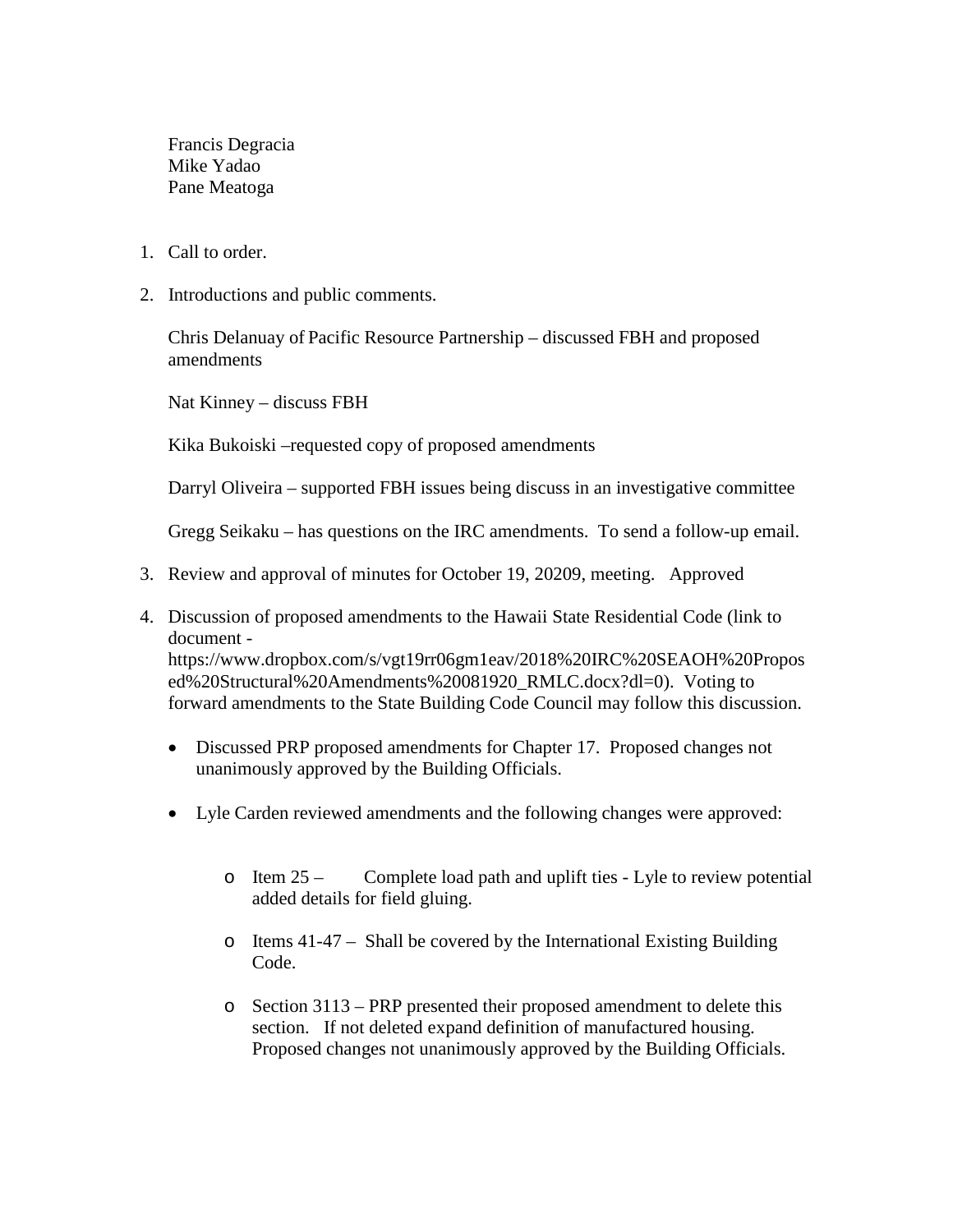- o Appendix W Section 16 to be modified to refer all wind issues to the appendix if covered within the appendix.
- 5. Next meeting: November 10, 9:00-11:00 for 2018 IBC Architectural Provisions and Existing Building Code. (Cancelling October 29, 2020 Meeting)
- 6. Adjournment Adjourned at 10:10 AM.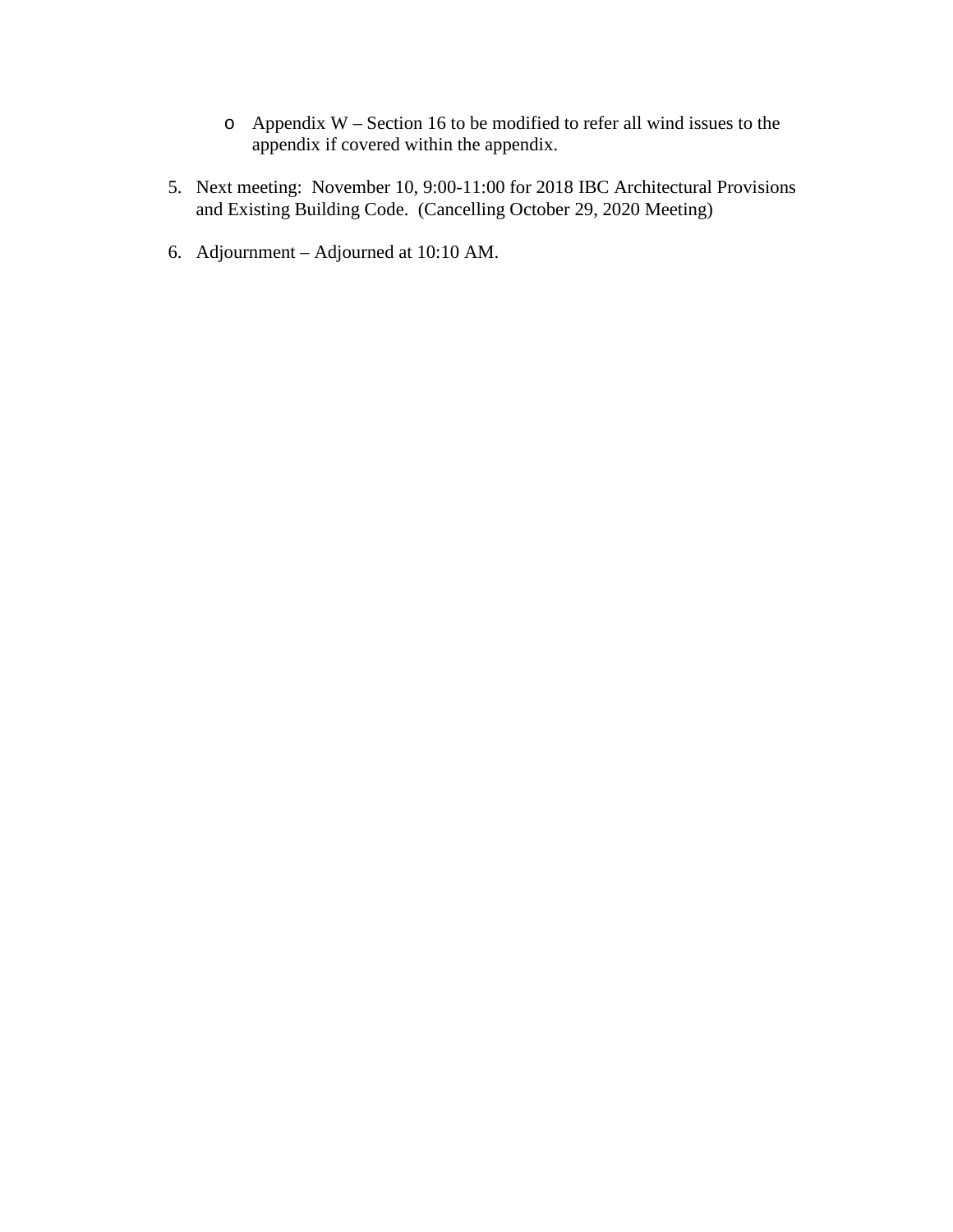# Hawaiʻi **Construction** Alliance

P.O. Box 179441 Honolulu, HI 96817 (808) 220-8892

October 27, 2020

Subcommittee of Building Officials Meeting State Building Codes Council Department of Accounting and General Services State of Hawaii

# **RE: Proposed Amendments to the State Building Code**

Dear Chair and members of the Sub Committee of Building Officials:

The Hawai'i Construction Alliance is comprised of the Hawai'i Regional Council of Carpenters; the Operative Plasterers' and Cement Masons' Union, Local 630; International Union of Bricklayers & Allied Craftworkers, Local 1; the Laborers' International Union of North America, Local 368; and the Operating Engineers, Local Union No. 3. Together, the member unions of the Hawai'i Construction Alliance represent 15,000 working men and women in the basic crafts of Hawai'i's construction industry.

We write in OPPOSITION of the proposed adoption of Chapter 17 of the 2018 International Building Code (IBC) and recommends the complete deletion of Section 3113, relating to Relocatable Buildings of the 2018 IBC.

The adoption of provisions to give a special preference to factory-built housing (FBH), such as bypassing standard permitting and inspection requirements, is especially odd when you consider that the sub committee is made up entirely of county building officials.

Why would county building officials cede their inspection and permitting authority to  $3<sup>rd</sup>$  party inspectors that only conduct "periodic" inspections of FHB?

Is there something going on here that we don't know about?

Yet, when it comes to "traditional" construction projects, what we have seen is an overabundance of inspections and permitting, creating a huge backlog of work that is stuck in a byzantine process with no end in sight.

Before changing rules to favor Factory Built Housing, perhaps the state and counties should be working to create a streamlined building permit and inspection process that helps the state economy recover from the crippling effects of COVID-19.

Mahalo,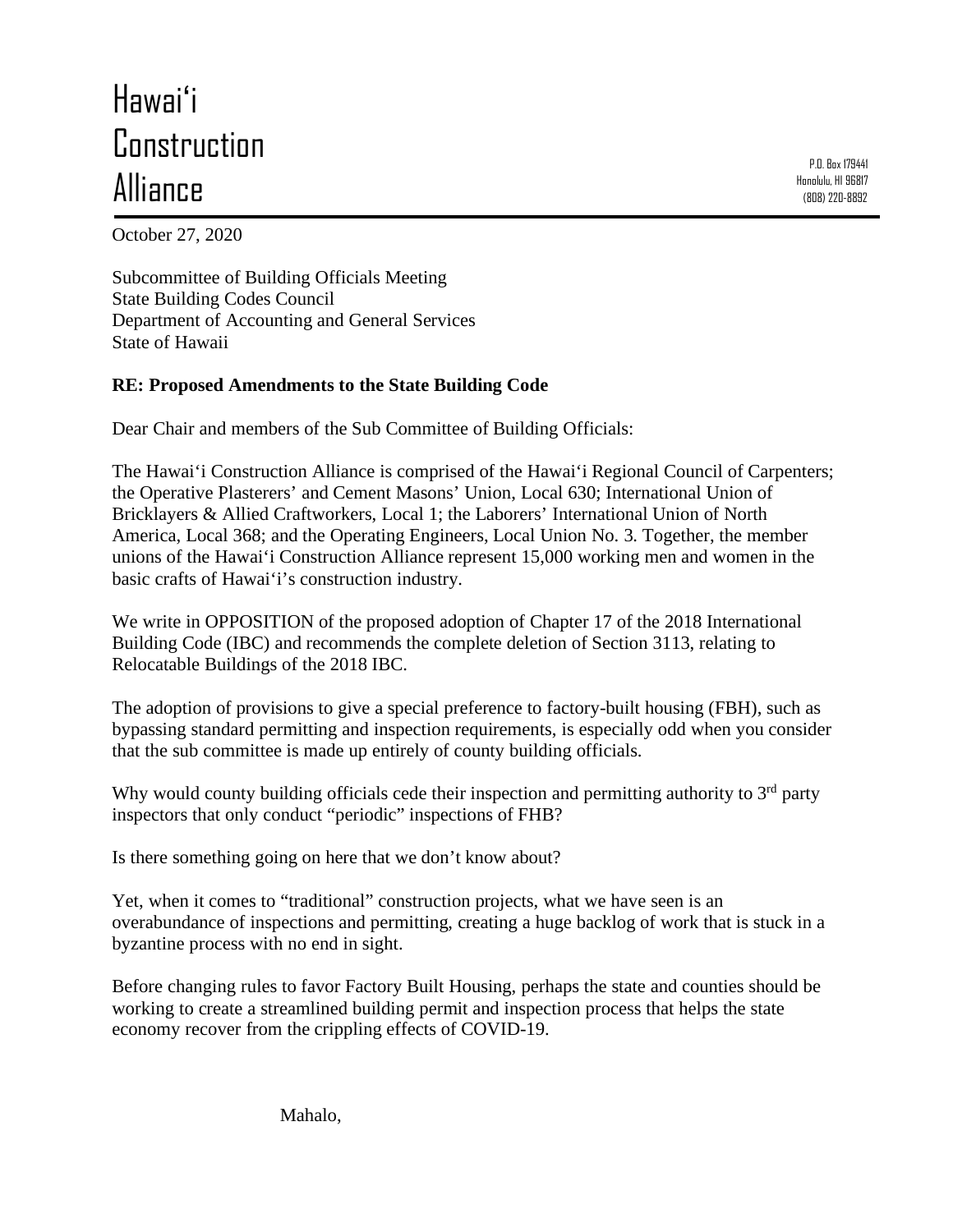Natil ty

Nathaniel Kinney Executive Director Hawai'i Construction Alliance execdir@hawaiiconstructionalliance.org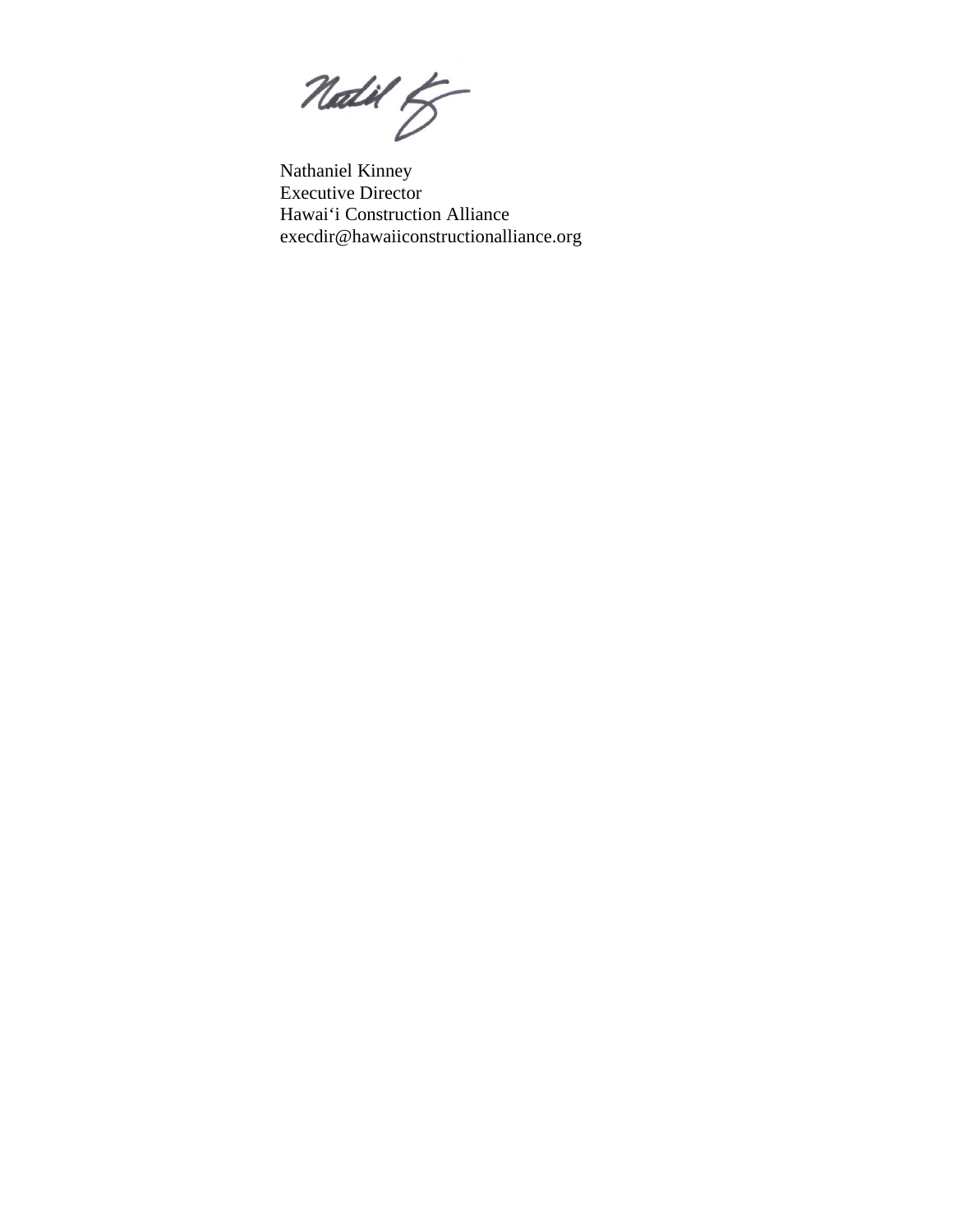#### Testimony of Pacific Resource Partnership

State of Hawaii Department of Accounting and General Services State Building Code Council Subcommittee of Building Officials Meeting

Proposed Amendments to the Hawaii State Building Code Tuesday, October 27, 2020 8:00 a.m.

Aloha Members of the Subcommittee of Building Officials:

Pacific Resource Partnership (PRP) provides proposed amendments to the State Building Code regarding the proposed adoption of Chapters 1 and 17 of the 2018 International Building Code (IBC) and recommends the complete deletion of Section 3113, relating to Relocatable Buildings, of the 2018 IBC.

PRP supports the construction of more affordable housing and believes that government can make it more feasible for all homebuilders to accomplish this by removing existing barriers in laws, rules and processes that frustrate the homebuilder's efforts to build more housing for Hawaii's residents. However, we do not support policies that give special preference to factory-built housing (FBH), which includes modular housing and other types of housing built within a factory, over homes built on site. As a matter of principle, it is inequitable for the State Building Code Council (SBCC) to adopt a special pathway for FBH, allowing FBH to bypass standard permitting and inspection requirements enforced by the building official, while traditional homebuilders must comply with these requirements when they construct any building or structure. For instance, Chapters 1 and 17 and Section 3113 of the 2018 IBC gives an unfair advantage to the FBH homebuilder over the traditional homebuilder by allowing an approved agency to periodically perform inspections within the factory for FBH, while each and every home built by the traditional homebuilder must be permitted and inspected by the building official. Instead of adopting policies favoring FBH, government should find ways to improve the permitting and inspection processes for all homebuilders to bring more housing to the market quickly and ensure that everyone is treated equally under the law.

Policies favoring FBH will not just have a negative impact on the construction industry, but the island's economy as we face a major economic downturn and unemployment at record highs. The automated process of modular housing will take away jobs from traditional homebuilders; good-paying jobs that are keeping local carpenters, plumbers and electricians employed.

Further, at the SBCC meeting on October 20, 2020, members recommended that an investigative committee regarding FBH be formed. As such, we respectfully request that this Subcommittee refrain



PHONE  $\rightarrow$  808.528.5557

1100 ALAKEA STREET / 4TH FLOOR HONOLULU / HL96813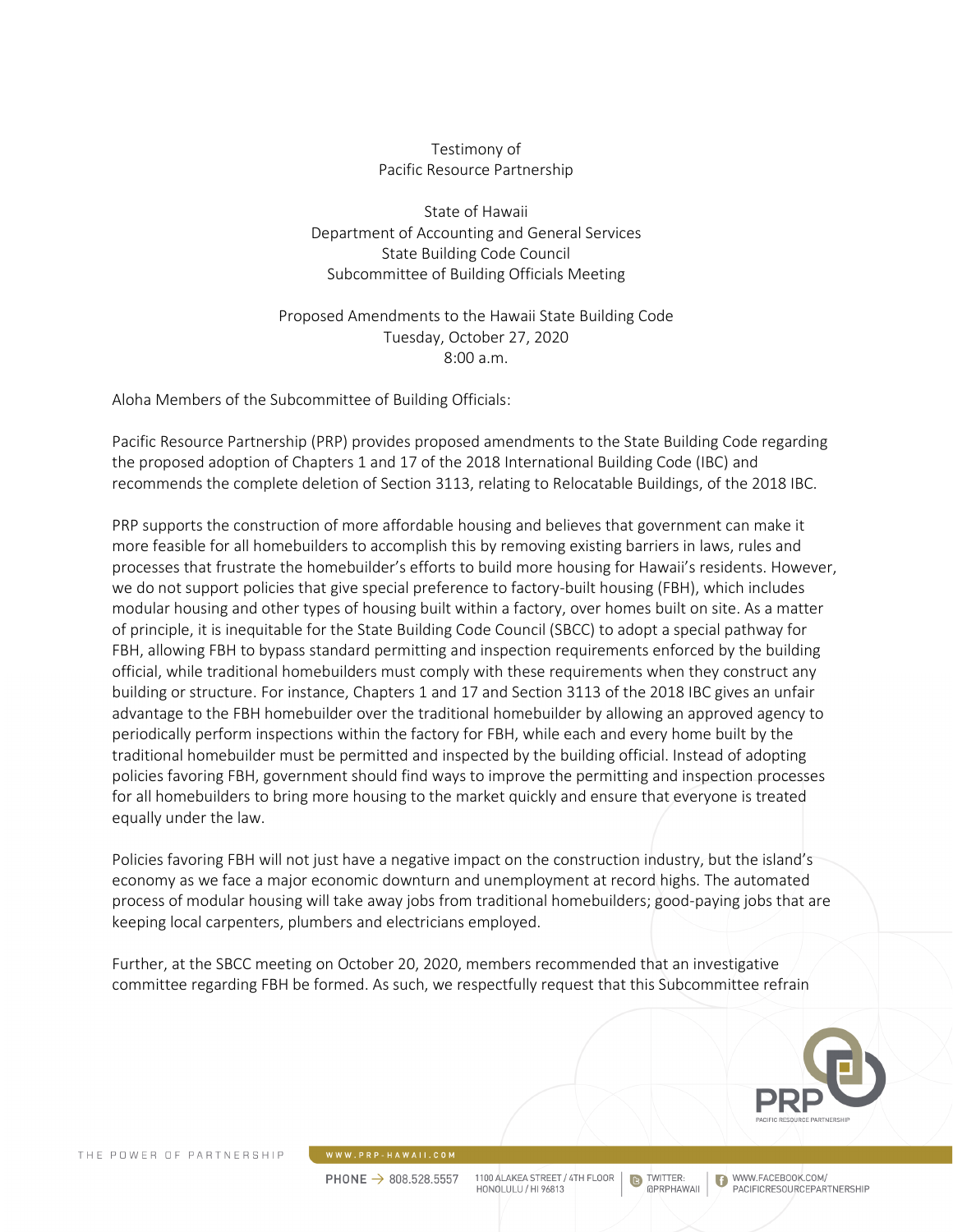# **(Continued From Page 1)**

from adopting any provisions related to FBH to ensure that such policies do not give FBH an unfair advantage over the traditional homebuilder. We, therefore, recommend proposed amendments to the State Building Code in the attached document.

Thank you for this opportunity to submit written comments.

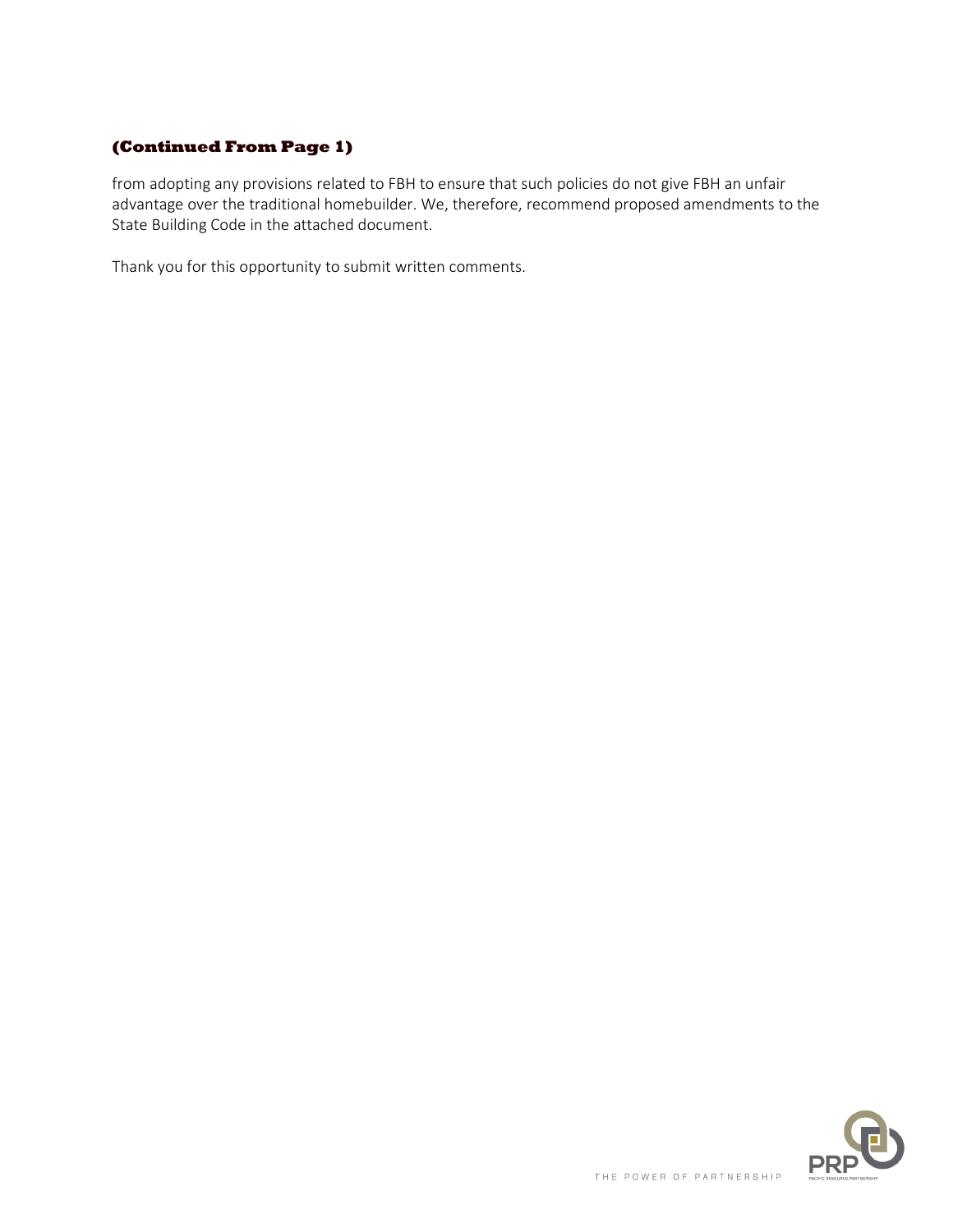## **(Continued From Page 2)**

# PROPOSED AMENDMENTS

#### CHAPTER 1 SCOPE AND ADMINISTRATION SECTION 104 DUTIES AND POWERS OF BUILDING OFFICIAL

104.11 Alternative materials, design and methods of construction and equipment. The provisions of this code are not intended to prevent the installation of any material [or to prohibit any design or method of construction] not specifically prescribed by this code, provided that any such alternative has been approved. An alternative material<del>, or design or method of</del> construction] shall be approved where the building official finds that the proposed design is satisfactory and complies with the intent of the provisions of this code, and that the material  $\left[\frac{1}{2}, \frac{1}{2}\right]$ method of work offered is, for the purpose intended, not less than the equivalent of that prescribed in this code in quality, strength, effectiveness, fire resistance, durability and safety. Where the alternative material<del>, design or method of construction</del> is not approved, the building official shall respond in writing, stating the reasons why the alternative was not approved.

#### 104.11.1 Research reports.

Supporting data, where necessary to assist in the approval of materials [or assemblies] not specifically provided for in this code, shall consist of valid research reports from approved sources.

#### 104.11.2 Tests.

Whenever there is insufficient evidence of compliance with the provisions of this code, or evidence that a material [or method] does not conform to the requirements of this code, or in order to substantiate claims for alternative materials [or methods], the building official shall have the authority to require tests as evidence of compliance to be made without expense to the jurisdiction. Test methods shall be as specified in this code or by other recognized test standards. In the absence of recognized and accepted test methods, the building official shall approve the testing procedures. Tests shall be performed by an approved agency. Reports of such tests shall be retained by the building official for the period required for retention of public records.

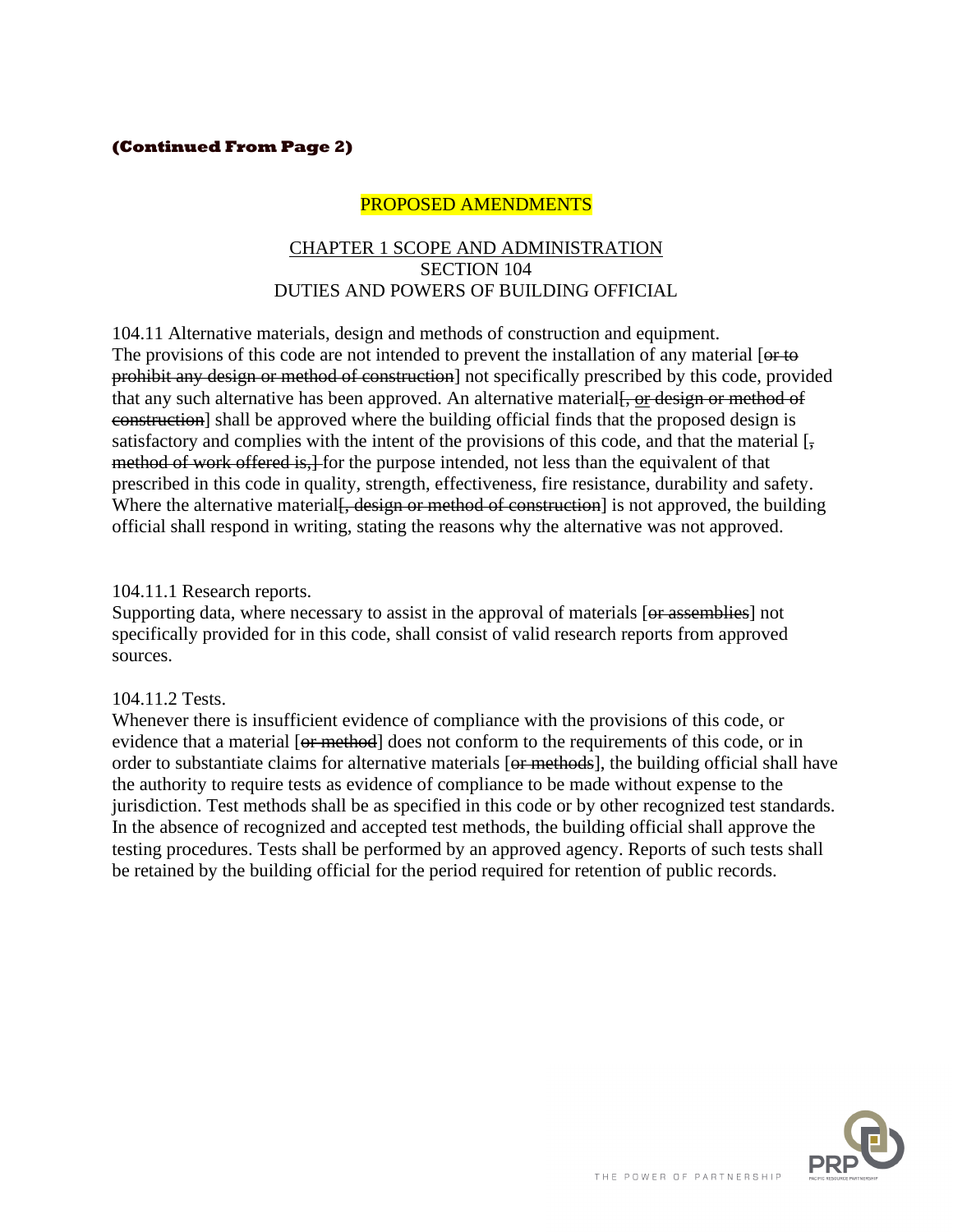## **(Continued From Page 3)**

# CHAPTER 17 SPECIAL INSPECTIONS AND TESTS SECTION 1701 GENERAL

#### 1701.1 Scope.

The provisions of this chapter shall govern the quality, workmanship and requirements for materials covered. Materials of construction and tests shall conform to the applicable standards listed in this code. This chapter shall not apply to the process of making, fabricating, constructing, forming, or assembling factory-built housing or buildings, modular housing, or other types of housing built within a factory, plant, or at a place other than the building site. Each and every factory-built housing or building, modular housing, or other types of housing built within a factory, plant, or at a place other than the building site shall be permitted and inspected within the factory, plant, or place other than the building site by the building official.

#### SECTION 1702 NEW MATERIALS

1702.1 General.

New building materials, equipment, appliances, or systems [or methods of construction] not provided for in this code, and any material of questioned suitability proposed for use in the construction of a building or structure, shall be subjected to the tests prescribed in this chapter and in the approved rules to determine character, quality and limitations of use.

#### SECTION 1703 APPROVALS

1703.2 Written approval.

Any material, appliance, equipment, or system [or method of construction] meeting the requirements of this code shall be approved in writing after satisfactory completion of the required tests and submission of required test reports.

#### 1703.3 Record of approval.

For any material, appliance, equipment, or system [or method of construction] that has been approved, a record of such approval, including the conditions and limitations of the approval, shall be kept on file in the building official's office and shall be available for public review at appropriate times.

#### 1703.4 Performance.

Specific information consisting of test reports conducted by an approved agency in accordance with the appropriate referenced standards, or other such information as necessary, shall be

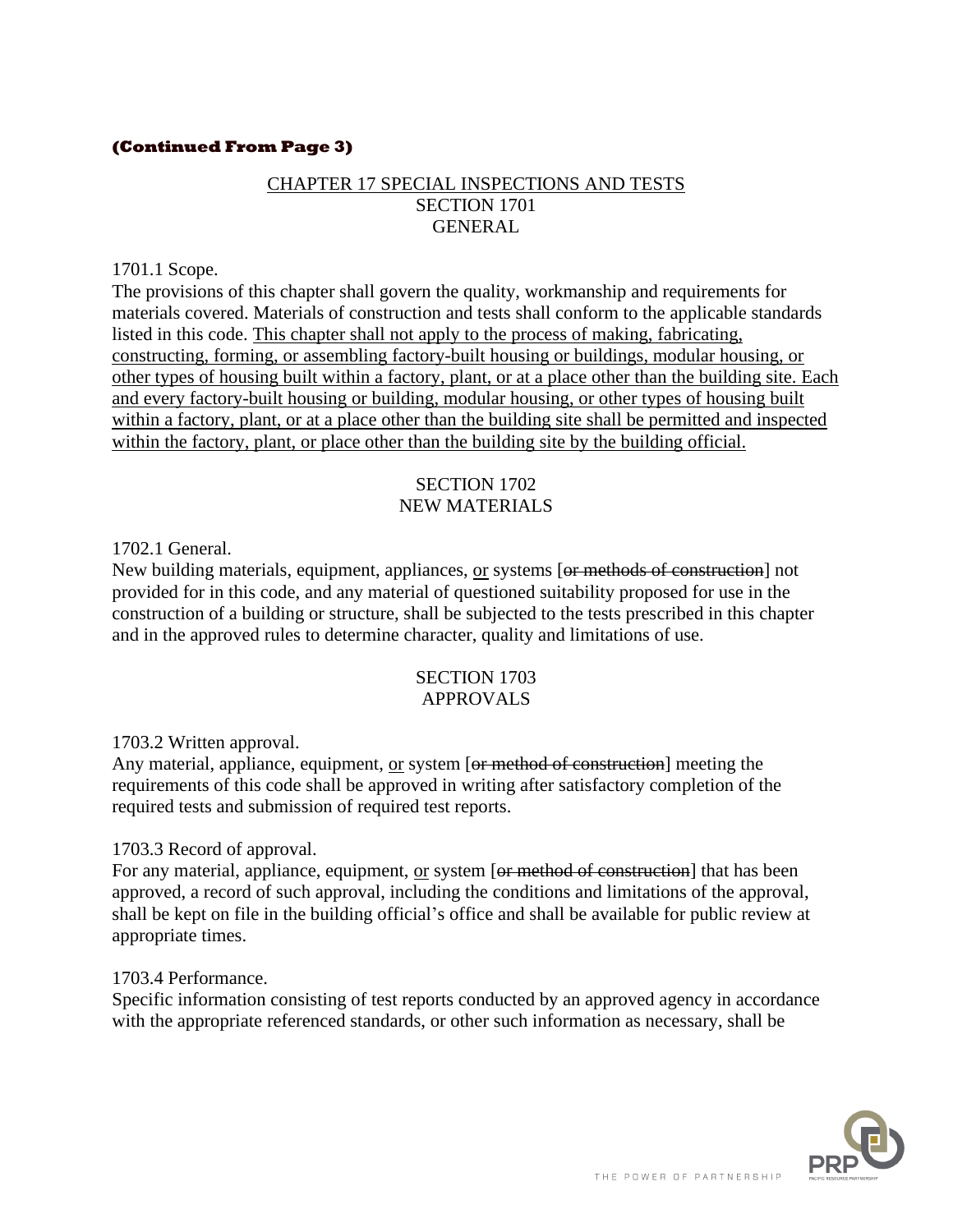# **(Continued From Page 4)**

provided for the building official to determine that the product, or material [or assembly] meets the applicable code requirements.

## 1703.4.1 Research and investigation.

Sufficient technical data shall be submitted to the building official to substantiate the proposed use of any product, or material [or assembly]. If it is determined that the evidence submitted is satisfactory proof of performance for the use intended, the building official shall approve the use of the product, or material [or assembly] subject to the requirements of this code. The costs, reports and investigations required under these provisions shall be paid by the owner or the owner's authorized agent.

## 1703.4.2 Research reports.

Supporting data, where necessary to assist in the approval of products, or material [ $\Theta$ f assemblies] not specifically provided for in this code, shall consist of valid research reports from approved sources.

## 1703.5 Labeling.

Products, or material [or assemblies] required to be labeled shall be labeled in accordance with the procedures set forth in Section 1703.5.1 through 1703.5.4.

#### 1703.5.1 Testing.

An approved agency shall test a representative sample of the product, or material [or assembly] being labeled to the relevant standard or standards. The approved agency shall maintain a record of the test performed. The record shall provide sufficient detail to verify compliance with the test standard.

#### 1703.5.2 Inspection and identification.

The approved agency shall periodically perform an inspection, which shall be in-plant if necessary, or the product, or material that is to be labeled. The inspection shall verify that the labeled product, or material [or assembly] is representative of the product, or material [or assembly] tested.

#### 1703.5.3 Label information.

The label shall contain the manufacturer's identification, model number, serial number or definitive information describing the performance characteristics of the product, or material [or assembly] and the approved agency's identification.

1703.5.4 Method of labeling.

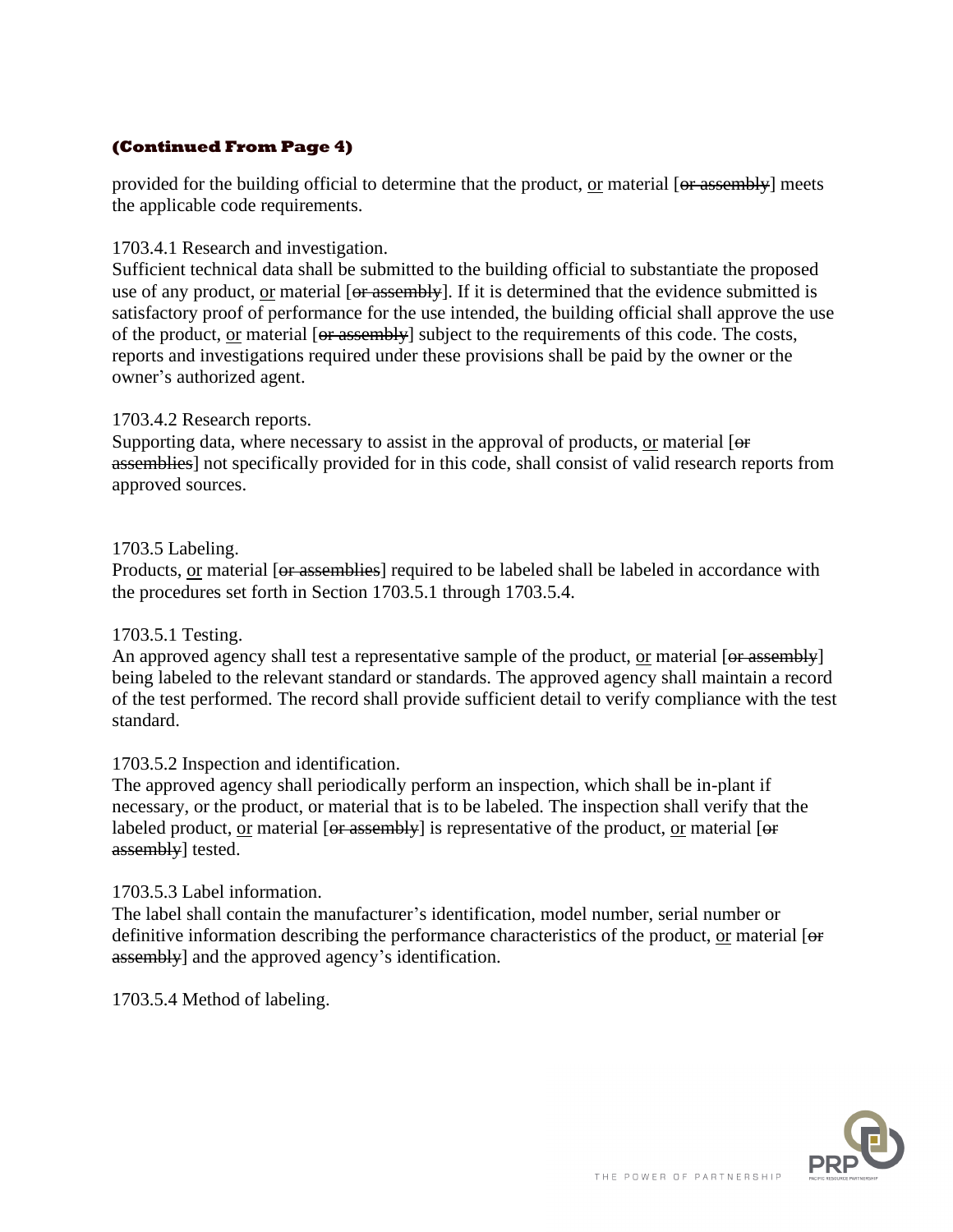# **(Continued From Page 5)**

Information required to be permanently identified on the product, or material [or assembly] shall be acid etched, sand blasted, ceramic fired, laser etched, embossed or of a type that, once applied, cannot be removed without being destroyed.

#### [1703.6 Evaluation and follow-up inspection services.

Where structural components or other items regulated by this code are not visible for inspection after completion of a prefabricated assembly, the owner or the owner's authorized agent shall submit a report to each prefabricated assembly. The report shall indicate the complete details of the assembly, including a description of the assembly and its components, the basis upon which the assembly is being evaluated, test results and similar information and other data as necessary for the building official to determine conformance to this code. Such a report shall be approved by the building official.]

## SECTION 1704 SPECIAL INSPECTIONS AND TESTS, CONTRACTOR RESPONSIBILITY AND STRUCTURAL OBSERVATION

#### 1704.2.5 Special inspections of fabricated items.

Where fabrication of structural, load-bearing or lateral load-resisting members or assemblies is being conducted on the premises of a fabricator's shop, special inspections of the fabricated items shall be performed during fabrication. [except where the fabricator has been approved to perform work without special inspections in accordance with Section 1704.2.5.1.]

#### [1704.2.5.1 Fabricator approval.

Special inspections during fabrication are not required where the work is done on the premises of a fabricator approved to perform such work without special inspection. Approval shall be based on review of the fabricator's written fabrication procedures and quality control manuals that provide a basis for control of materials and workmanship, with periodic auditing of fabrication and quality control practices by an approved agency or the building official. At completion of fabrication, the approved fabricator shall submit a certificate of compliance to the owner or the owner's authorized agent for submittal to the building official as specified in Section 1704.5 stating that the work was performed in accordance with the approved construction documents.]

#### 1704.5 Submittals to the building official.

In addition to the submittal of reports of special inspections and tests in accordance with Section 1704.2.4, reports and certificates shall be submitted by the owner or the owner's authorized agent to the building official for each of the following:

1. [Certificates of compliance for the fabrication of structural, load-bearing or lateral load-resisting members or assemblies on the premises of an

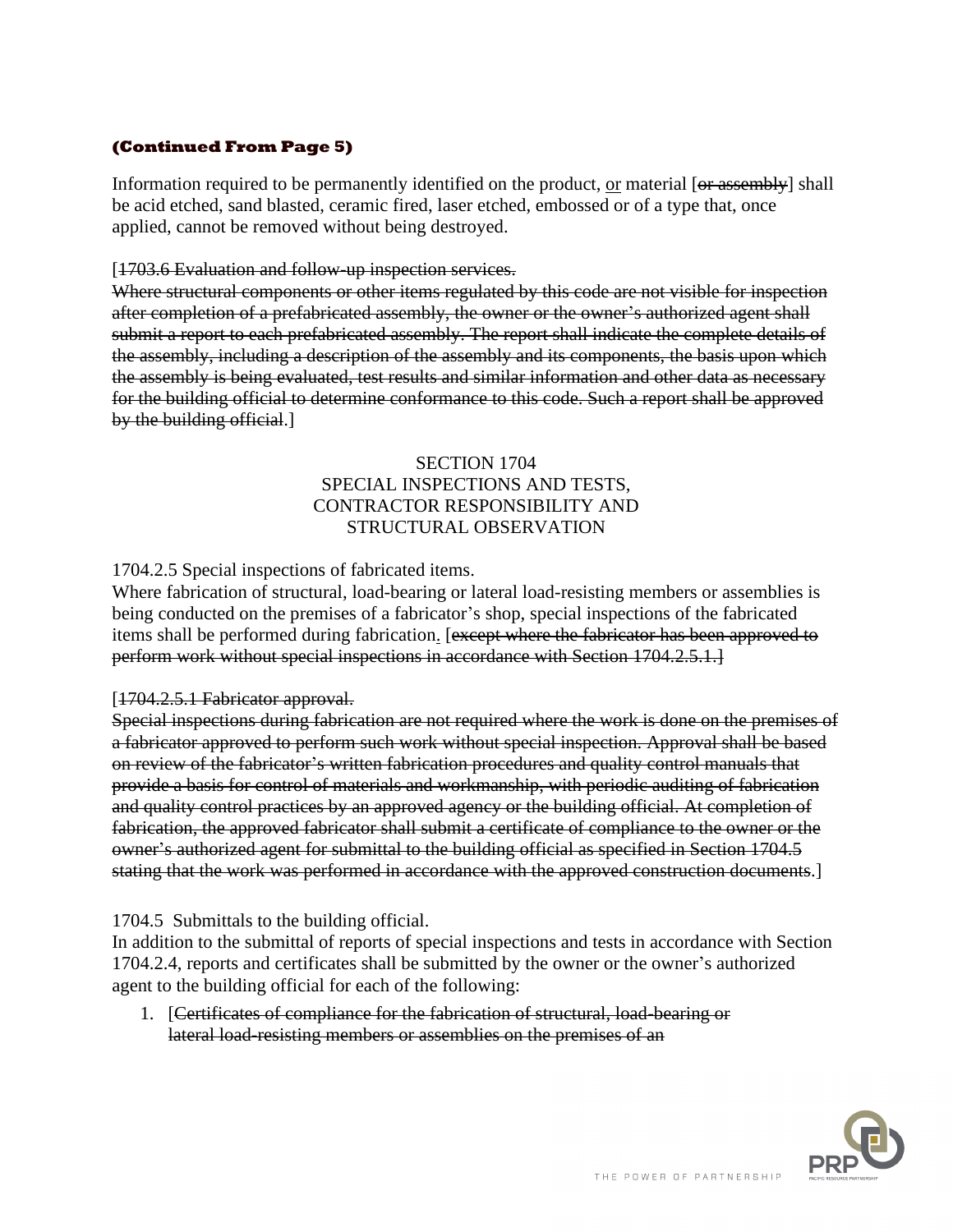#### **(Continued From Page 6)**

approved fabricator in accordance with Section 1704.2.5.1.]

## [CHAPTER 31 SPECIAL CONSTRUCTION

## SECTION 3113 RELOCATABLE BUILDINGS

3113.1 General.

The provisions of this section shall apply to relocatable buildings. Relocatable buildings manufactured after the effective date of this code shall comply with the applicable provisions of this code.

Exception: This section shall not apply to manufactured housing used as dwellings.

#### 3113.1.1 Compliance.

A newly constructed relocatable building shall comply with the requirements of this code for new construction. An existing relocatable building that is undergoing alteration, addition, change of occupancy or relocation shall comply with Chapter 14 of the International Existing Building Code.

#### 3113.2 Supplemental information.

Supplemental information specific to a relocatable building shall be submitted to the authority having jurisdiction. It shall, as a minimum, include the following in addition to the information required by Section 105:

- 1. Manufacturer's name and address.
- 2. Data of manufacture.
- 3. Serial number of module.
- 4. Manufacturer's design drawings.
- 5. Type of construction in accordance with Section 602.
- 6. Design loads including: roof live load, roof snow bad, floor live load, wind load and seismic site class, use group and design category.
- 7. Additional building planning and structural design data.
- 8. Site-built structure or appurtenance attached to the relocatable building.

3113.3 Manufacturer's data plate.